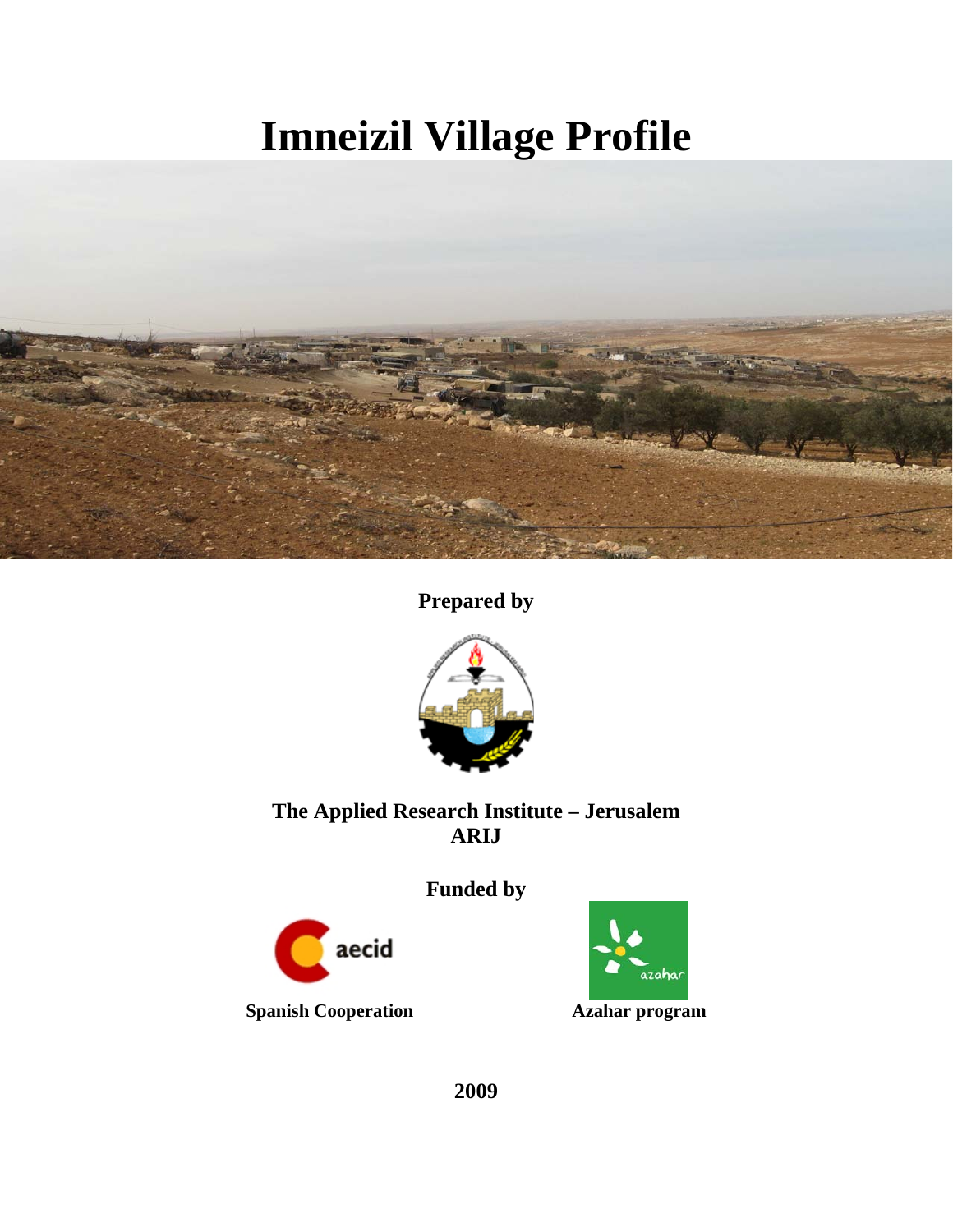## **Acknowledgments**

*ARIJ hereby expresses its deep gratitude to the Spanish Agency for International Cooperation for Development (AECID) for their funding of this project through the Azahar Program.* 

*ARIJ is grateful to the Palestinian officials in the ministries, municipalities, joint services councils, village committees and councils, and the Palestinian Central Bureau of Statistics (PCBS) for their assistance and cooperation with the project team members during the data collection process.* 

*ARIJ also thanks all the staff who worked throughout the past couple of years towards the accomplishment of this work.*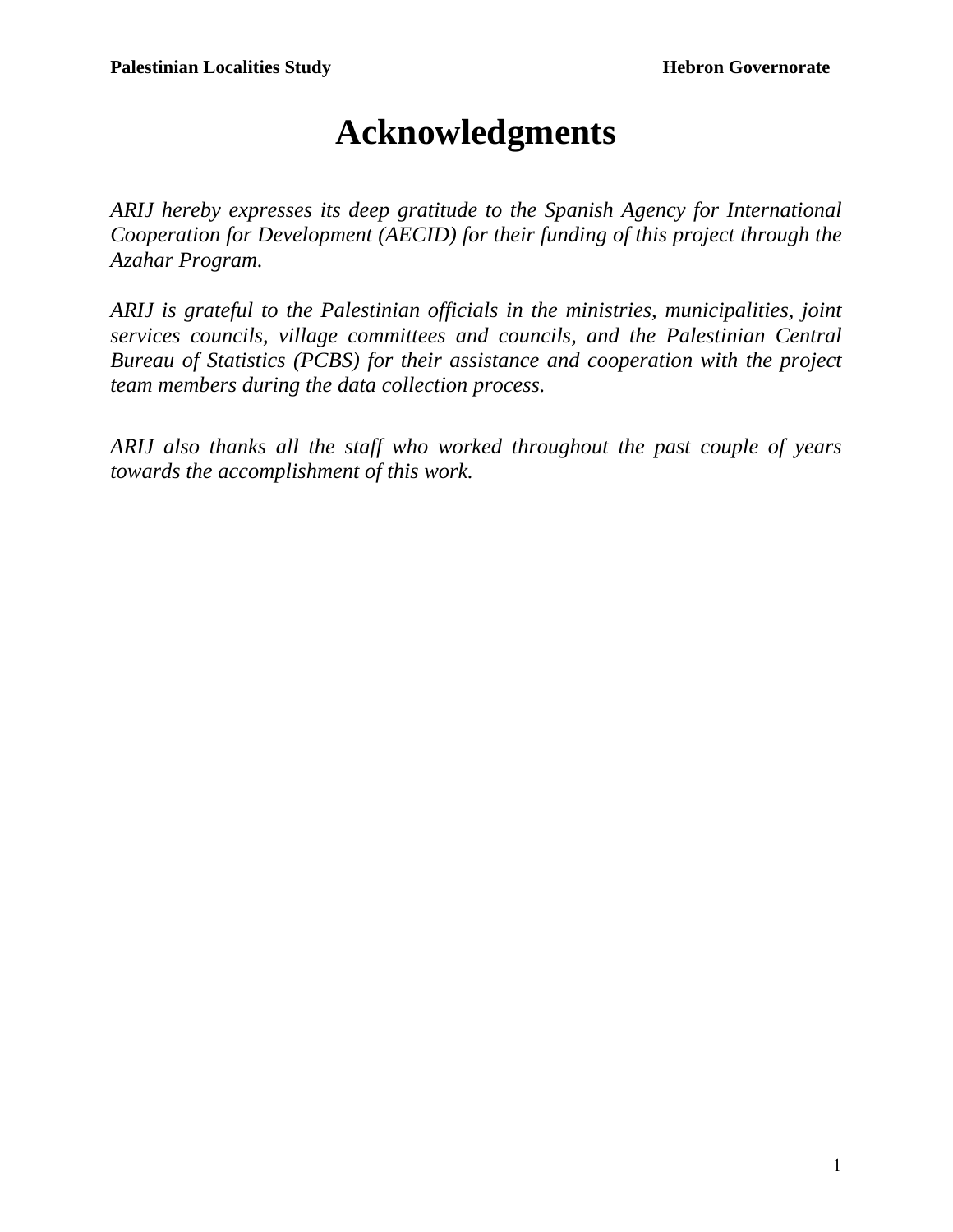## *Background*

This booklet is part of a series of booklets, which contain compiled information about each city, town, and village in Hebron Governorate. These booklets come as a result of a comprehensive study of all localities in Hebron Governorate, which aims at depicting the overall living conditions in the governorate and presenting developmental plans to assist in developing the livelihood of the population in the area. It was accomplished through the 'Village Profiles and Azahar Needs Assessment'; a project funded by the Spanish Agency for International Cooperation for Development (AECID) and the Azahar Program.

The 'Village Profiles and Azahar Needs Assessment' was designed to study, investigate, analyze and document the socio-economic conditions and the needed programs and activities to mitigate the impact of the current unsecure political, economic and social conditions in Hebron Governorate with particular focus on the Azahar program objectives and activities concerning water, environment, and agriculture.

The project's objectives are to survey, analyze and document the available natural, human, socioeconomic and environmental resources, and the existing limitations and needs assessment for the development of the rural and marginalized areas in Hebron Governorate. In addition, the project aims at preparing strategic developmental programs and activities to mitigate the impact of the current political, social, and economic instability with the focus on the agricultural sector.

All locality profiles in Arabic and English are available online at http://proxy.arij.org/vprofile/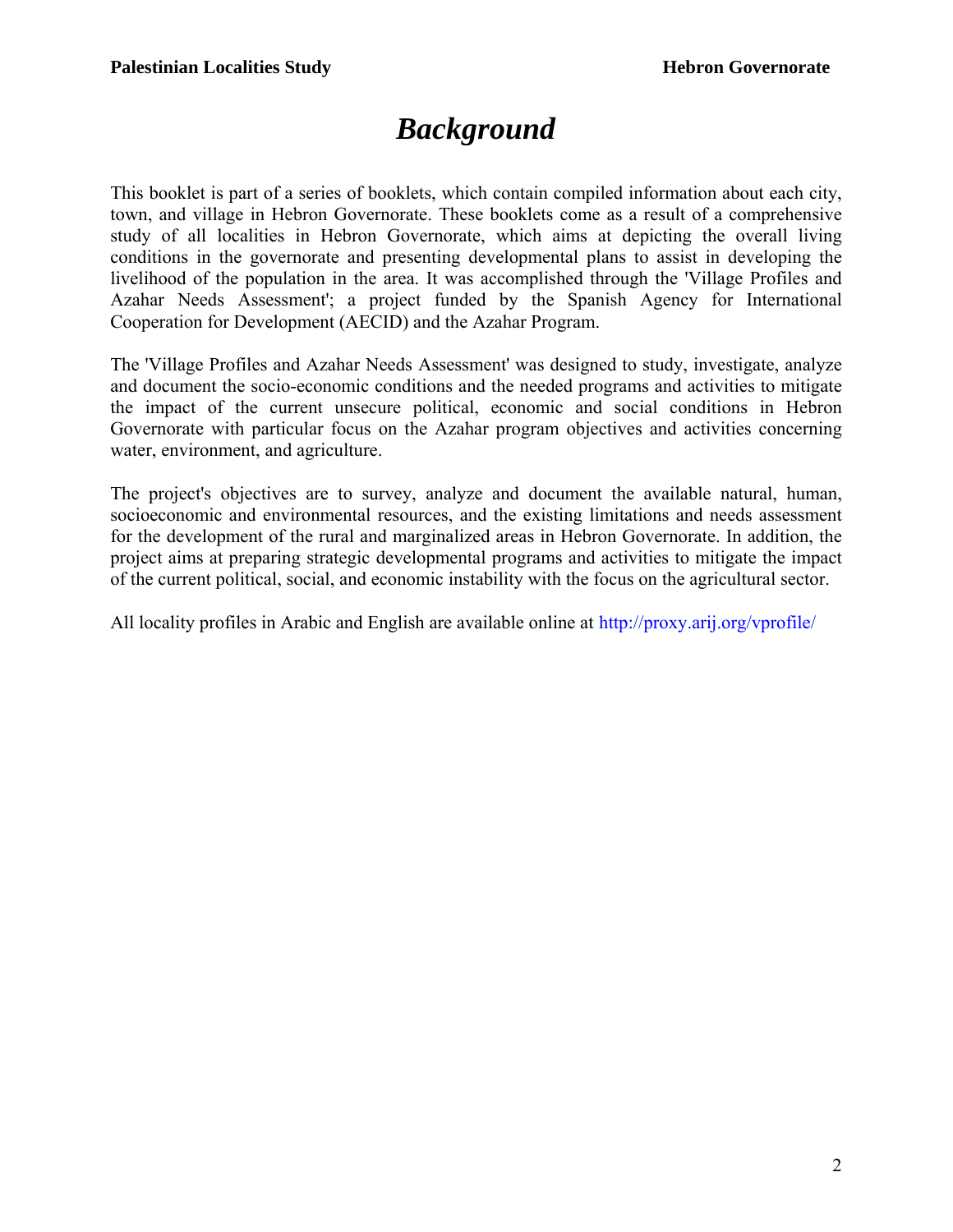## *Table of Content*

| $History$ 5 |                |
|-------------|----------------|
|             |                |
|             |                |
|             |                |
|             |                |
|             |                |
|             |                |
|             |                |
|             |                |
|             |                |
|             | <i>10</i>      |
|             |                |
|             | $\frac{12}{2}$ |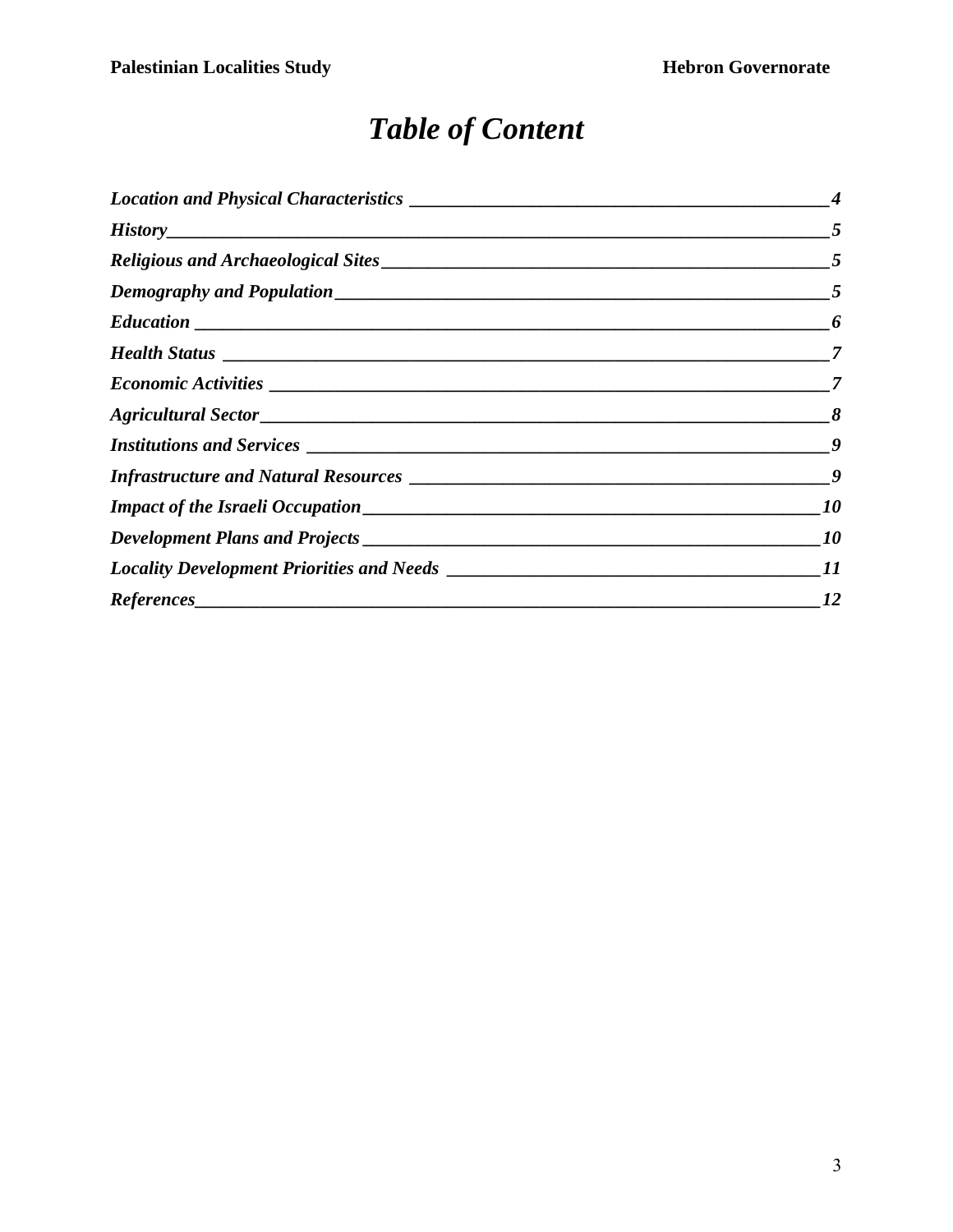## *Imneizil Village Profile*

## **Location and Physical Characteristics**

Imneizil is a village in the Yatta area which is located 17 km south-west of Hebron city, in the southern part of the West Bank. It is bordered by Al Khaldeyeh village to the East, Wad Ali Ismaeil to the North, the Green line to the South and the Bypass road to the West (See Map 1).



**Map 1: Imneizil location and borders** 

The total area of Imneizil village is approximately 5,000 dunums. 1,000 dunums are classified as 'built up' area; whilst 1,500 dunums are agricultural land and 2,500 dunums had been confiscated by Israeli forces. The village has a master plan for 2,500 dunums of village land.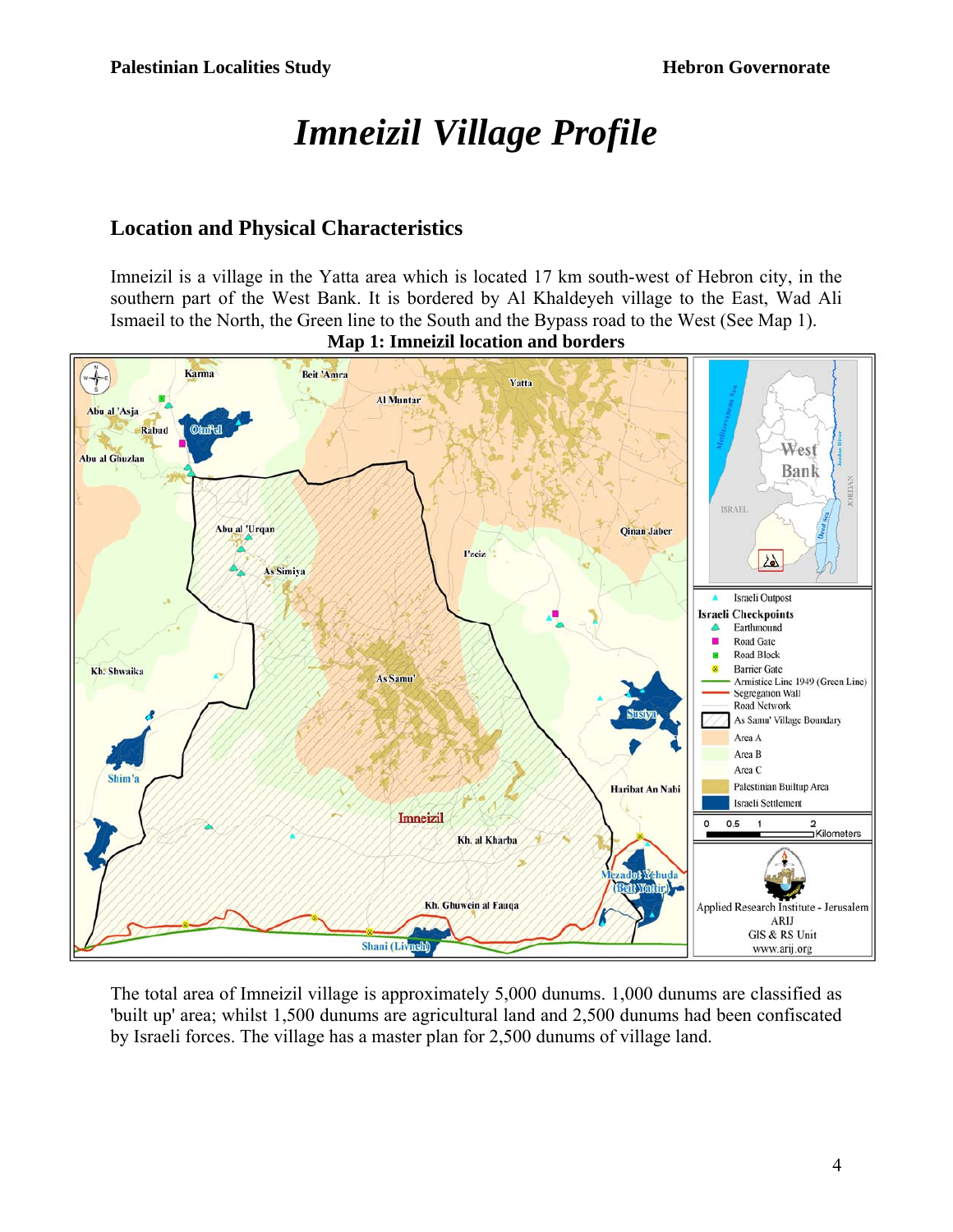#### **Palestinian Localities Study Hebron Governorate**

Imneizil lies at an evaluation of 698 m above Sea level. The mean annual rainfall in Imneizil village is 306 mm; the average annual temperature is  $18^{\circ}$  C, and the average annual humidity is 61% (ARIJ GIS).

Imneizil village is considered to be a rural area as it meets the criteria relevant to rural areas. The village is governed by a village council which was established in 1948, which comprises of five members without paid employees. There are no services provided by the village council.

## **History**

The history of Imneizil dates back to Roman period. The residents of Imneizil are origin inhabitants who came from Yatta city. According to the ministry of local authorities Imneizil includes Haribat an Nabi village (هريبة النبي).



#### **Photo of Imneizil village**

## **Religious and Archaeological Sites**

In Imneizil village, there is only one mosque "Imneizil Mosque". In terms of archeological sites, there are no archaeological sites in the village.

## **Demography and Population**

According to the 2007 Palestinian Central Bureau of Statistics (PCBS) Census, the total population of Imneizil village was 390 inhabitants, of the total Imneizil population, 204 were males and 186, females. The number of households and housing units in Imneizil village were 49 and 59 respectively.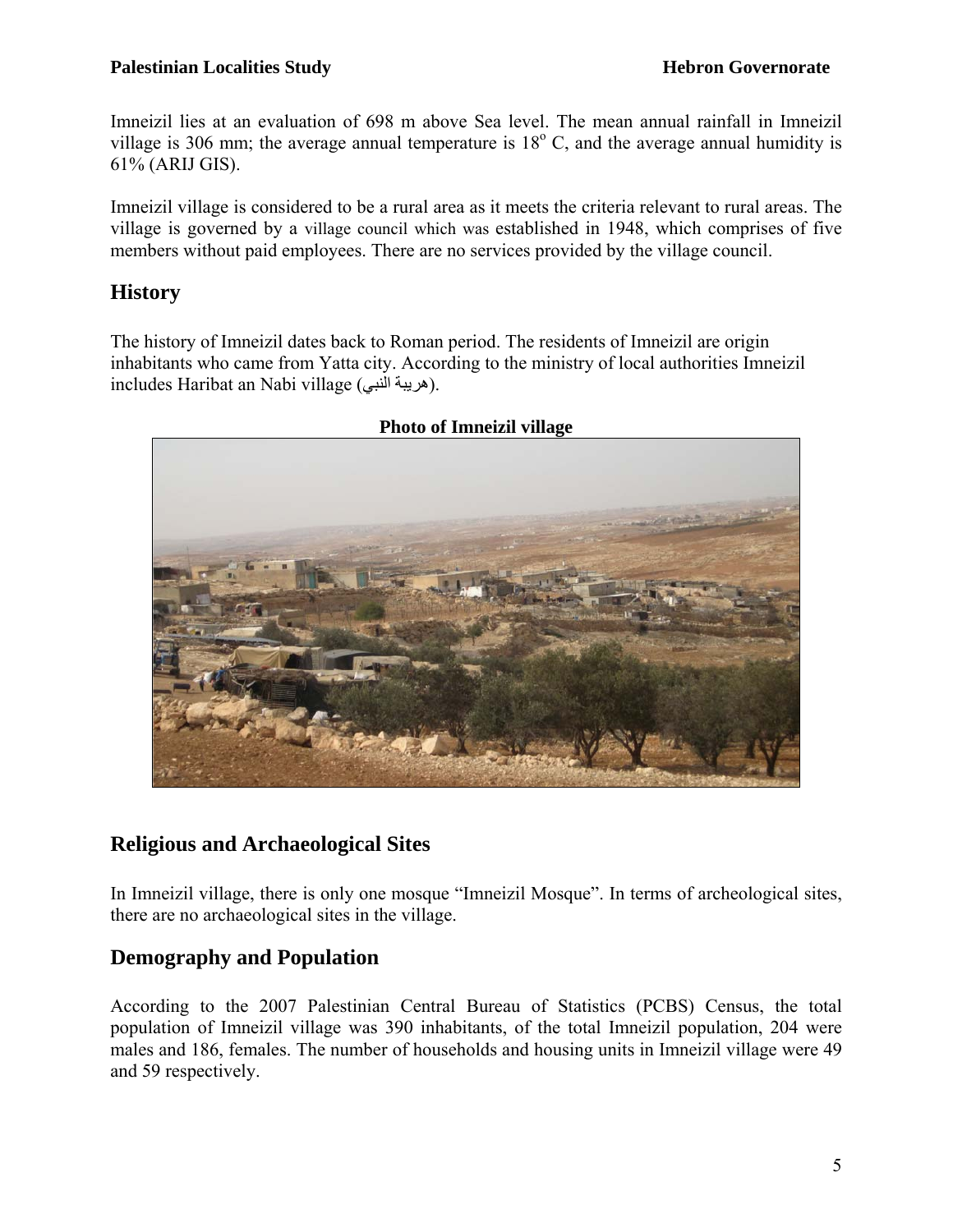#### **Age groups and gender**

The 2007 Census showed Imneizil village distribution of population by age group and sex. The results indicated that 53.7% of the total population were less than 15 years, 42.6% of the total population was in the age group 15-64 years and 3.7% of the total population was 65 year and above. The sex ratio in Imneizil is 110 males per 100 females. In terms of percentage, males constitute 52.4% of the total population.

#### **Families**

All the residents of Imneizil belong to one main family- the Rasheed family .

### **Education**

According to the 2007 PCBS, Population, Housing and Establishment Census final results, about 40 persons (10 years and above) were illiterate in the village. Of these 80% were females. 32.5% of the population could read and write but received no schooling; 24.2% had completed elementary education; 20.4% had completed preparatory education; and 6.3% had completed secondary education and higher education (See table 1).

| Table 1: Imneizil Population (10 years and above) by sex and Educational Attainment                                                                                                                                                |    |    |    |    |    |  |  |  |              |  |     |
|------------------------------------------------------------------------------------------------------------------------------------------------------------------------------------------------------------------------------------|----|----|----|----|----|--|--|--|--------------|--|-----|
| <b>Higher</b><br><b>Associate</b><br>Can read<br>PhD<br><b>Bachelor</b><br><b>Sex</b><br><b>Illiterate</b><br><b>Master</b><br><b>Secondary</b><br>Elementary<br><b>Preparatory</b><br><b>Diploma</b><br>& write<br><b>Diploma</b> |    |    |    |    |    |  |  |  | <b>Total</b> |  |     |
| M                                                                                                                                                                                                                                  |    | 44 | 34 | 28 |    |  |  |  |              |  | 20  |
|                                                                                                                                                                                                                                    |    | 34 | 24 |    |    |  |  |  |              |  | 20  |
| m                                                                                                                                                                                                                                  | 40 | 78 | 58 | 49 | 11 |  |  |  |              |  | 240 |

Source: PCBS, March 2009. Population, Housing and Establishment Census-2007, Final Results

According to field survey data, there is one school supervised by the Government sector in Imneizil village, "Imneizil Elementary Co-Education School".

The data of the Palestinian Ministry of Higher Education reveals that at the end of year 2006/2007 scholastic year there were 111 students, 7 classes, and 9 teachers in Imneizil School.

Field survey data indicated that there is no kindergarten in Imneizil village and, as there is no secondary school in Imneizil village, most of the students are required to complete their secondary education in Es-Samu' village, which is about 8 km away.

The main problems facing the educational status in Imneizil village are:

- The lack of classes in the school
- The lack of teachers.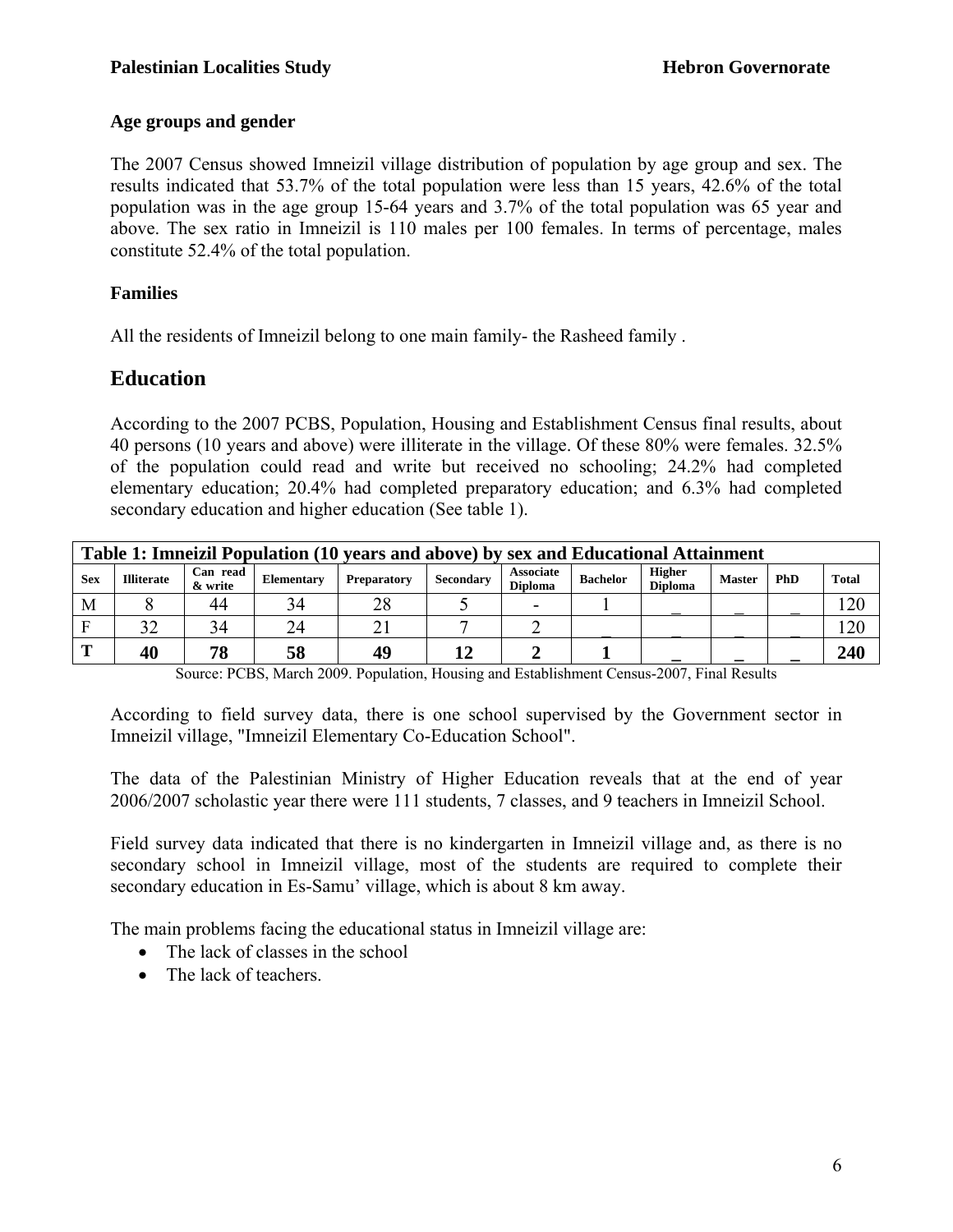## **Health Status**

Imneizil village has one health center but it is not open; so the village lacks health services and pharmacies. In emergency cases residents of Imneizil get health services from neighboring villages including Yatta city (12 km) as well as Es-Samu' village. The village council officials cite that the main obstacles facing the health sector in the village is:

- The lack of health clinics.
- The lack of doctors in the village.

## **Economic Activities**

According to Hebron localities surveys conducted by ARIJ, Imneizil residents depend mainly on the Israeli labor market sector. Approximately 60% of the workers in the village are engaged in such activity. In addition, there are also a significant proportion of Imneizil residents depending on the trade sector in agriculture (30%). Also, the residents depend on agricultural activities (9%) and the public and the private sector (1%). Regarding economic institutions, the village has only one grocery serving the residents.

According to village officials' estimates, the economic base of the village consists of the following sectors:

- $\blacksquare$  The Israeli Labor Market (60%)
- The Trade and Commercial Sector (30%)
- $\blacksquare$  The Agricultural Sector (9%).
- Employees (in government or private institutions)  $(1\%)$ .

#### **Figure 1: Percentage of economic activities in Imneizil village**

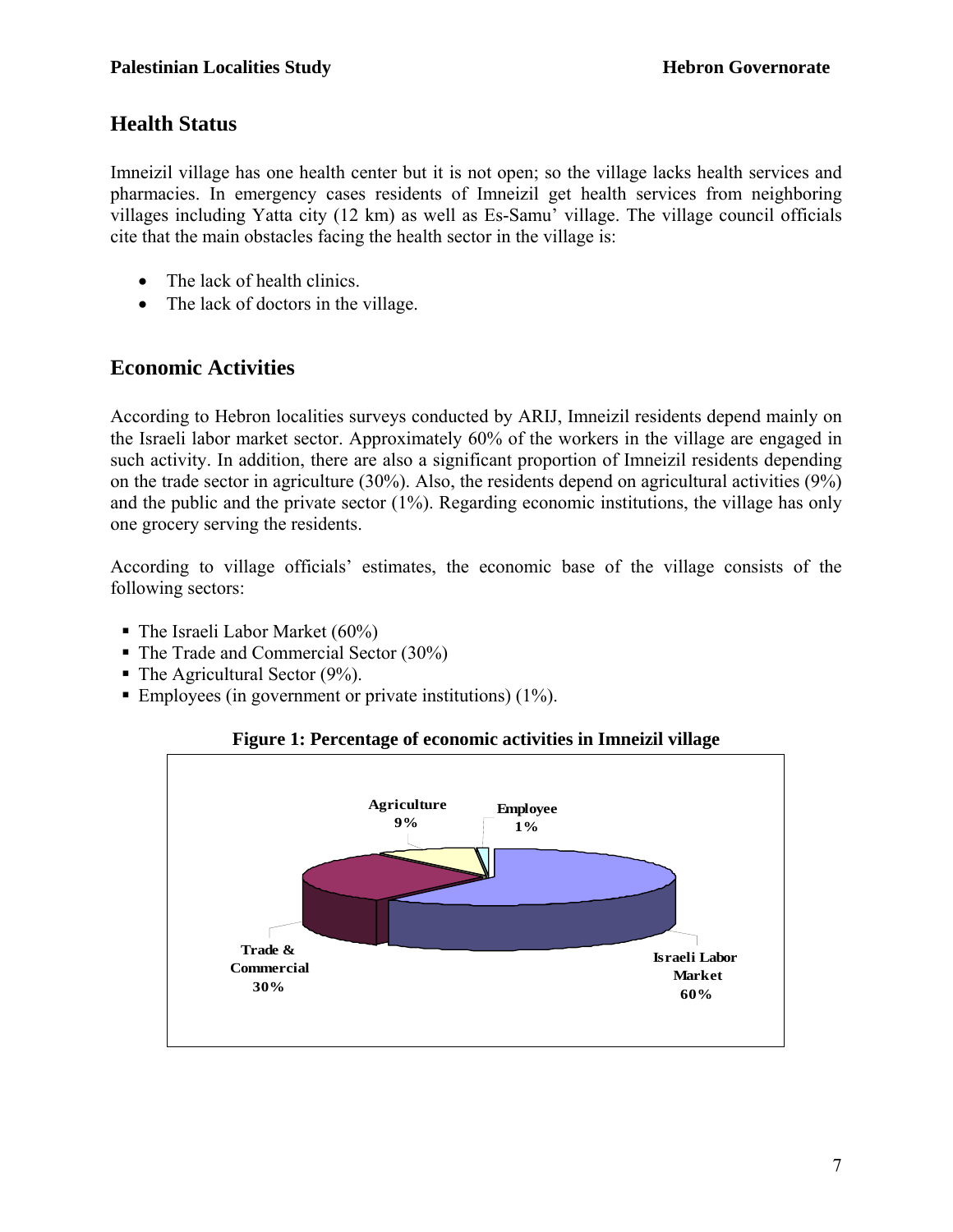The survey also indicated that unemployment in the village reached 90% as of 2006, indicating the severity of the economic situation in the village. Data indicated that the most affected of social groups in the village as a result of Israeli restrictions during the Second Intifada were:

- 1. Workers previously employed on the Israeli labor market.
- 2. Families maintaining 6 individuals or more.
- 3. Small-holding farmers.
- 4. Small-holding traders.
- 5. Housekeeping and children.

#### **Labor Force**

According to the 2007 PCBS, Population, Housing and Establishment Census, there were 48 economically active persons in Imneizil village, of whom 66.7% were employed. Of 192 economically inactive persons in the village, 41.1% were students, 46.9% were housekeeping and 12% were unable to work, (see table 2).

| Table 2: Imneizil Population (10 years and above) by sex and activity status |                            |                                |                                   |                                |                |                  |                          |                                          |               |              |              |
|------------------------------------------------------------------------------|----------------------------|--------------------------------|-----------------------------------|--------------------------------|----------------|------------------|--------------------------|------------------------------------------|---------------|--------------|--------------|
| <b>Sex</b>                                                                   | <b>Economically Active</b> |                                |                                   | <b>Not Economically Active</b> |                |                  |                          |                                          |               |              |              |
|                                                                              | <b>Employed</b>            | Currently<br><b>Unemployed</b> | <b>Unemployed</b><br>(Never work) | <b>Total</b>                   | <b>Student</b> | House<br>keeping | <b>Unable</b><br>to work | Not working &<br>Not looking for<br>Work | <b>Others</b> | <b>Total</b> | <b>Total</b> |
| M                                                                            | 32                         |                                |                                   | 47                             | 43             | 18               | -                        |                                          |               | 73           | 120          |
| F                                                                            |                            |                                |                                   |                                | 36             | 72               |                          |                                          |               | 119          | 120          |
| $\mathbf{T}$                                                                 | 32                         |                                | 10                                | 48                             | 79             | 90               | $\overline{\phantom{a}}$ | 15                                       |               | 192          | 240          |

Source: PCBS, March 2009. Population, Housing and Establishment Census-2007, Final Results

## **Agricultural Sector**

Due to limitation of agriculture in the Imneizil village most of the residents depend on work in the Israeli labor market. In spite of that the village residents also work in agricultural activities, especially the cultivation of rain fed crops. The total arable land in the village is estimated to be 1500 dunums, but unfortunately most of this land is not utilized due to the shortage of water, lack of capital and unfeasibility of agricultural production. The main crops cultivated in the village are olive trees and field crops like wheat, barley and lentil vetch.

The field data indicated that the residents of Imneizil village rear and keep livestock. The data reveals that about 70% of the village residents keep livestock, in total there are 3000 sheep and 3000 goats. In spite of there being about 3 km of agricultural roads in the village, they are unpaved and only suitable for animal use and these roads are not sufficient for development of the agricultural sector in the village.

The Israeli procedures also affected the agricultural sector in Imneizil village; about 500 dunums of land have been destroyed by Israeli forces. Since the beginning of the second intifada in 2000, the Israeli forces have uprooted 500 olive trees, 200 vines, 100 stone fruit trees and 50 fig trees.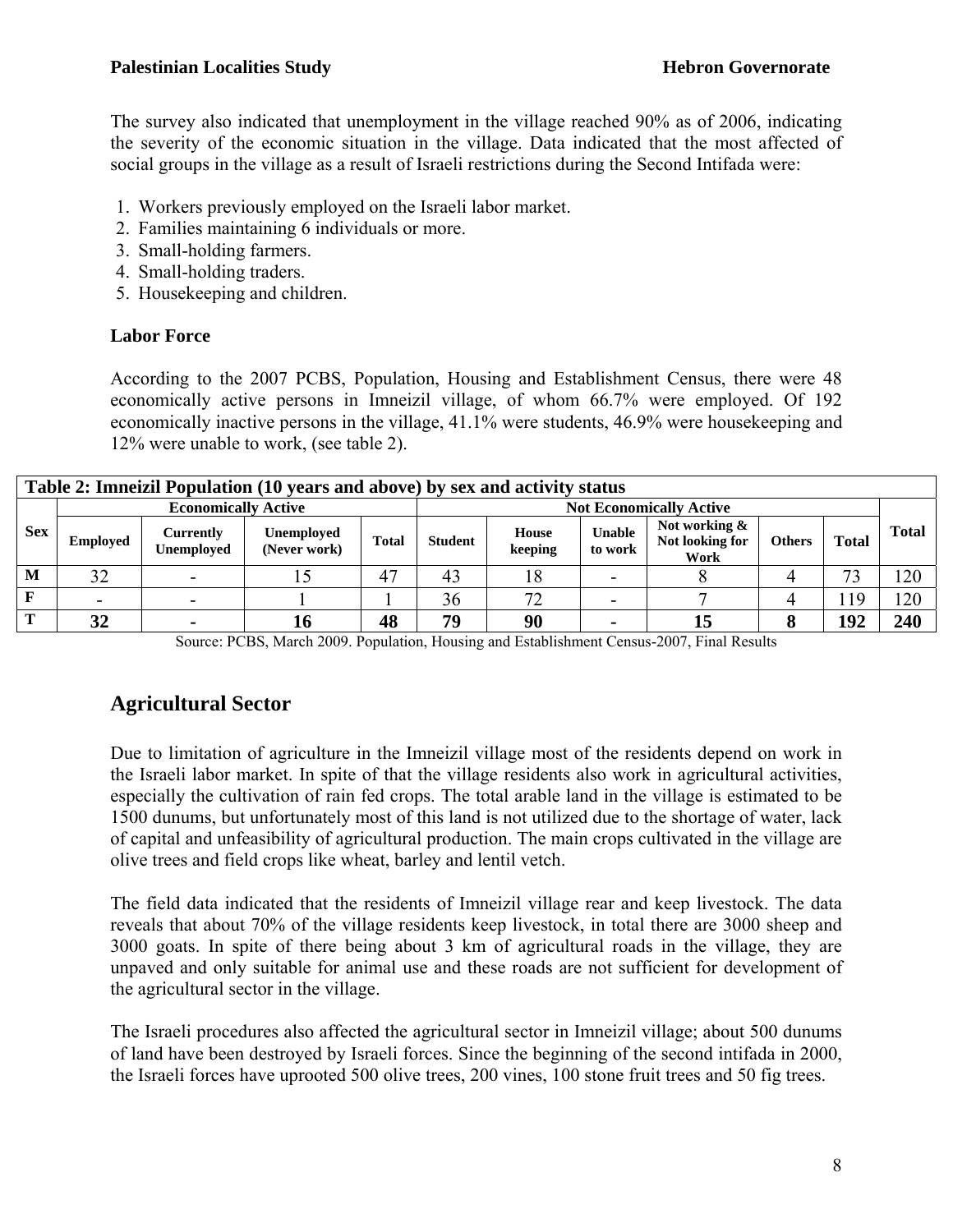

**Map 2: Land use/ Land cover and segregation wall route in Imneizil**

## **Institutions and Services**

The main institution in the village is the village council, which was established in 1948.

#### **Infrastructure and Natural Resources**

**Telecommunication Services:** Imneizil village has not yet been connected to a telecommunication network.

**Water Services:** Imneizil village is not connected to a water network. The alternative resources of water in the village are the cisterns and water tankers. Village officials cite the greatest problem in the village regarding water status to be the non-existing water network.

**Electricity Services:** Imneizil village is not connected yet to electricity network because Israeli authorities refused to extend the network

**Sewage Disposal Facilities:** As the village is not connected to the sewage disposal network, wastewater is disposed of in cesspits.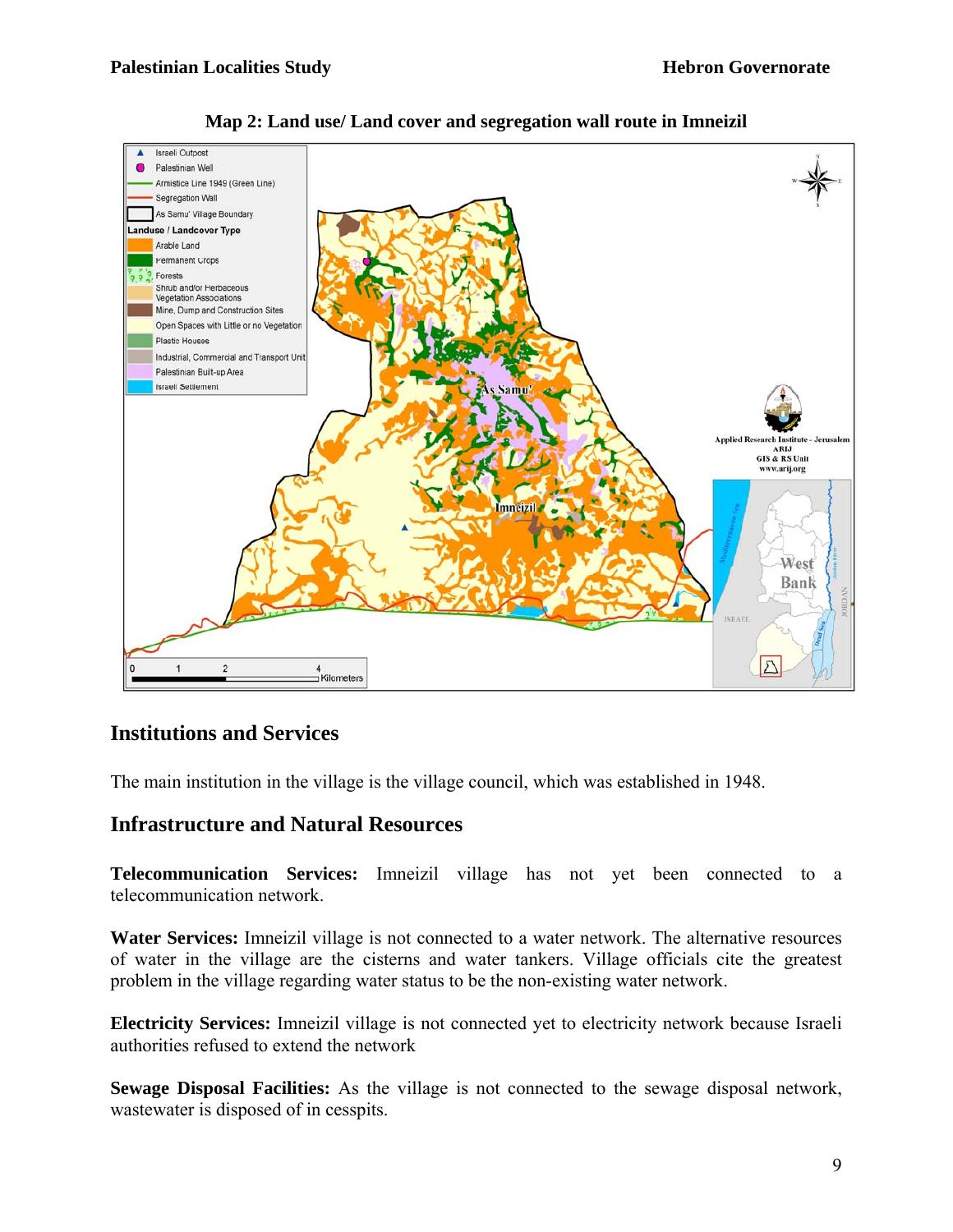**Solid Waste Collection Services:** As there are no solid waste services in the village, residents dispose of solid waste on random burning sites. The village suffers environmental problems due to the sewage of the Israeli settlements surrounding the village.

**Transportation Facilities:** In terms of road quality, 6.5 kilometers are unpaved roads of which 1,500 m are main roads, 2,000 m are internal roads and 3,000 m are agricultural roads.

The village has no transportation facilities, therefore residents have to walk or use tractors and livestock. The primary obstacles to transportation in the village are:

- 1. Israeli check points and barriers.
- 2. The lack of maintenance of main roads
- 3. The lack of vehicles and automotive services.

## **Impact of the Israeli Occupation**

Since the beginning of the second Intifada about 2500 dunums of the village's land have been confiscated. Imneizil is surrounded by Suseah Israeli settlement (مستوطنة سوسيه) to the North which occupies 5,000 dunums; Beit Yateer (بيت يتير) to the South which occupies 3,500 dunums, and Yacoub Bin Dalieh checkpoint (نقطة يعقوب بن دالية) to the East occupying 1,500 dunums of the total area of Imneizil.

In addition to these restrictions, the village is subjected to two permanent checkpoints, three earth mound roadblocks and one bypass road. Since the beginning of the second Intifada ten houses have been destroyed by Israeli Forces.

In terms of the Segregation Wall, its construction around the village began in 2005, where the Wall surrounded the village from the South with three kilometres length in the land of the village on village land, and an additional three kilometres planned for construction on village land. The type of Wall in the village is made of wire. Approximately 1 km of Imneizil land was confiscated to construct the Wall and five houses, near the wall, have been served with military demolition orders.

## **Development Plans and Projects**

Imneizil village council has implemented many projects since 2004, these include:

|     | Table 3: Development plans and projects in Imneizil village |                  |                                                  |  |
|-----|-------------------------------------------------------------|------------------|--------------------------------------------------|--|
| No. | <b>Project name</b>                                         | <b>Funded by</b> |                                                  |  |
|     | Building cisterns                                           | Infrastructure   | Hebron region<br>(جمعية اقليم الخليل)Association |  |
| ∍   | Building health clinic                                      | Infrastructure   | Hebron region<br>(جمعية اقليم الخليل)Association |  |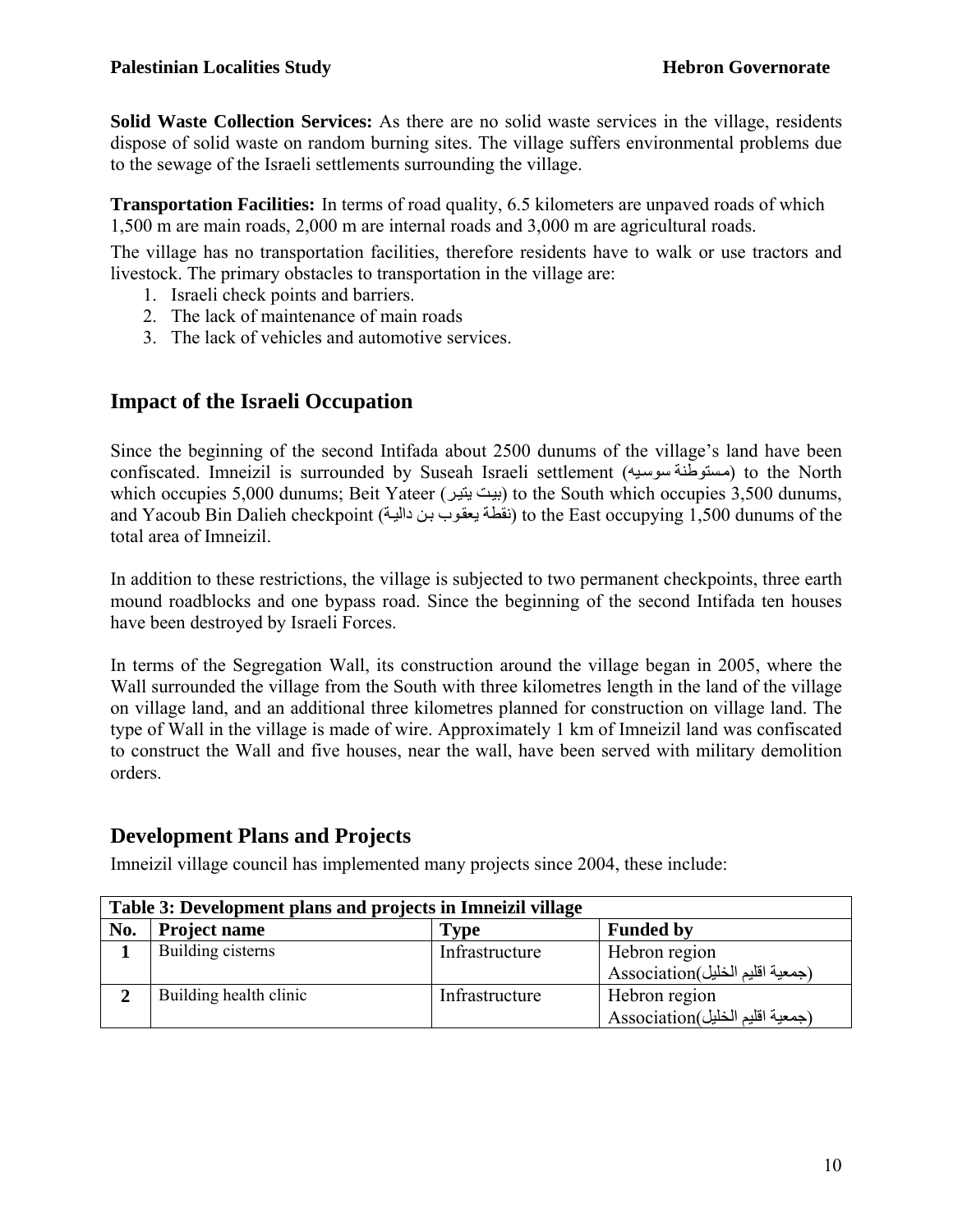## **Locality Development Priorities and Needs**

According to Imneizil village council the village has suffered from a shortage of many infrastructural and service needs. Table 4 below shows the development priorities and needs in the village.

| Table 4: Development priorities and needs for Imneizil village |                                                            |                                  |                                                     |  |                             |                   |  |  |  |  |
|----------------------------------------------------------------|------------------------------------------------------------|----------------------------------|-----------------------------------------------------|--|-----------------------------|-------------------|--|--|--|--|
| No.                                                            | <b>Sector</b>                                              | <b>Strongly</b><br><b>Needed</b> | <b>Moderately</b><br><b>Needed</b><br><b>Needed</b> |  | <b>Not</b><br><b>Needed</b> | <b>Notes</b>      |  |  |  |  |
|                                                                | <b>Infrastructural Needs</b>                               |                                  |                                                     |  |                             |                   |  |  |  |  |
| $\mathbf{1}$                                                   | Opening and Pavement of Roads                              | $\ast$                           |                                                     |  |                             | 6.5 km $\wedge$   |  |  |  |  |
| $\overline{2}$                                                 | <b>Construction of New Water Networks</b>                  | $\ast$                           |                                                     |  |                             | 2 km              |  |  |  |  |
| $\overline{\mathbf{3}}$                                        | Rehabilitation of Old Water Networks                       |                                  |                                                     |  | $\ast$                      |                   |  |  |  |  |
| $\overline{\mathbf{4}}$                                        | <b>Construction of Water Reservoirs</b>                    | $\ast$                           |                                                     |  |                             | $500 \text{ m}^3$ |  |  |  |  |
| 5                                                              | Extending the Water Network to cover New<br>Built up Areas | $\ast$                           |                                                     |  |                             |                   |  |  |  |  |
| 6                                                              | <b>Construction of Sewage Disposal Network</b>             | $\ast$                           |                                                     |  |                             |                   |  |  |  |  |
|                                                                |                                                            | <b>Health Needs</b>              |                                                     |  |                             |                   |  |  |  |  |
| $\mathbf{1}$                                                   | Building of New Clinics or Health Care<br>Centre           | $\ast$                           |                                                     |  |                             |                   |  |  |  |  |
| $\overline{2}$                                                 | Rehabilitation of Old Clinics or Health Care<br>Centres    |                                  |                                                     |  | $\ast$                      |                   |  |  |  |  |
| $\overline{\mathbf{3}}$                                        | Purchasing of Medical Equipments and Tools                 | $\ast$                           |                                                     |  |                             |                   |  |  |  |  |
|                                                                |                                                            | <b>Educational Needs</b>         |                                                     |  |                             |                   |  |  |  |  |
| $\mathbf{1}$                                                   | <b>Building of New Schools</b>                             | $\ast$                           |                                                     |  |                             | Secondary         |  |  |  |  |
| $\overline{2}$                                                 | Rehabilitation of Old Schools                              | $\ast$                           |                                                     |  |                             | Elementary        |  |  |  |  |
| $\overline{\mathbf{3}}$                                        | $\ast$<br>Purchasing of New Equipments for Schools         |                                  |                                                     |  |                             |                   |  |  |  |  |
|                                                                | <b>Agriculture Needs</b>                                   |                                  |                                                     |  |                             |                   |  |  |  |  |
| 1                                                              | Rehabilitation of Agricultural lands                       | $\ast$                           |                                                     |  |                             | 1000 dunums       |  |  |  |  |
| $\overline{2}$                                                 | <b>Building Cisterns</b>                                   | $\ast$                           |                                                     |  |                             | 30 cisterns       |  |  |  |  |
| $\overline{\mathbf{3}}$                                        | <b>Construction of Barracks for Livestock</b>              | $\ast$                           |                                                     |  |                             | 25 barracks       |  |  |  |  |
| 4                                                              | Veterinary Services                                        | $\ast$                           |                                                     |  |                             |                   |  |  |  |  |
| 5                                                              | Seeds and Hay for Animals                                  | $\ast$                           |                                                     |  |                             |                   |  |  |  |  |
| 6                                                              | Rehabilitation of Greenhouses                              |                                  |                                                     |  | $\ast$                      |                   |  |  |  |  |
| 7                                                              | <b>Field Crops Seeds</b>                                   | $\ast$                           |                                                     |  |                             |                   |  |  |  |  |
| 8                                                              | Plants and Agricultural Supplies                           | $\ast$                           |                                                     |  |                             |                   |  |  |  |  |

*^ 1,500 m are main roads, 2,000 m internal roads, and 3,000 m agricultural roads.*